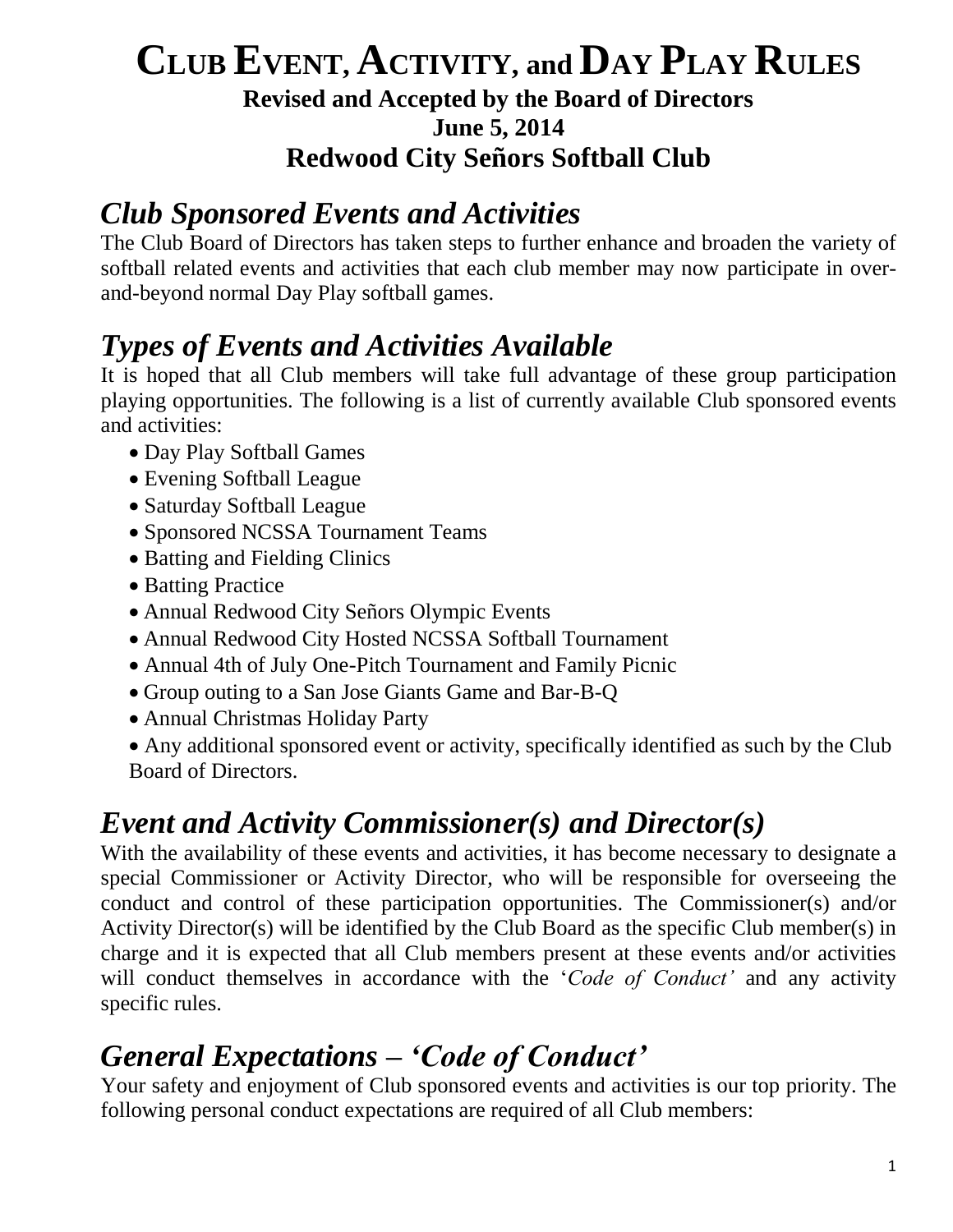All members are expected to conduct themselves in a respectful manner and adhere to the Club's *'Code of Conduct'*, listed below. This includes at all times immediately before, during and immediately after your participation in or presence at any Club sponsored event or activity. All members will:

 Abide by the Club By-Laws, event and/or activity rules and all decisions of Club officials.

 Accept the decisions of the Umpire(s), Manager(s), Commissioner(s), and/or Activity Director(s).

- Avoid any bodily contact that can cause an injury.
- Refrain from publicly criticizing or denigrating any Club member(s).
- Never direct abusive or profane language at Club officials, appointees or other Club members.

• Never conduct themselves in such a manner as to bring discredit upon themselves, another Club member, and/or subject the Club to discredit or embarrassment within the community.

All members should be fully aware that the *'Code of Conduct'* and all related rules will be enforced. Violations may result in any or all of the following:

- A verbal and/or written reprimand.
- Restricting and/or suspending your participation in and/or your presence at Club activities.
- Terminating your membership with the Club.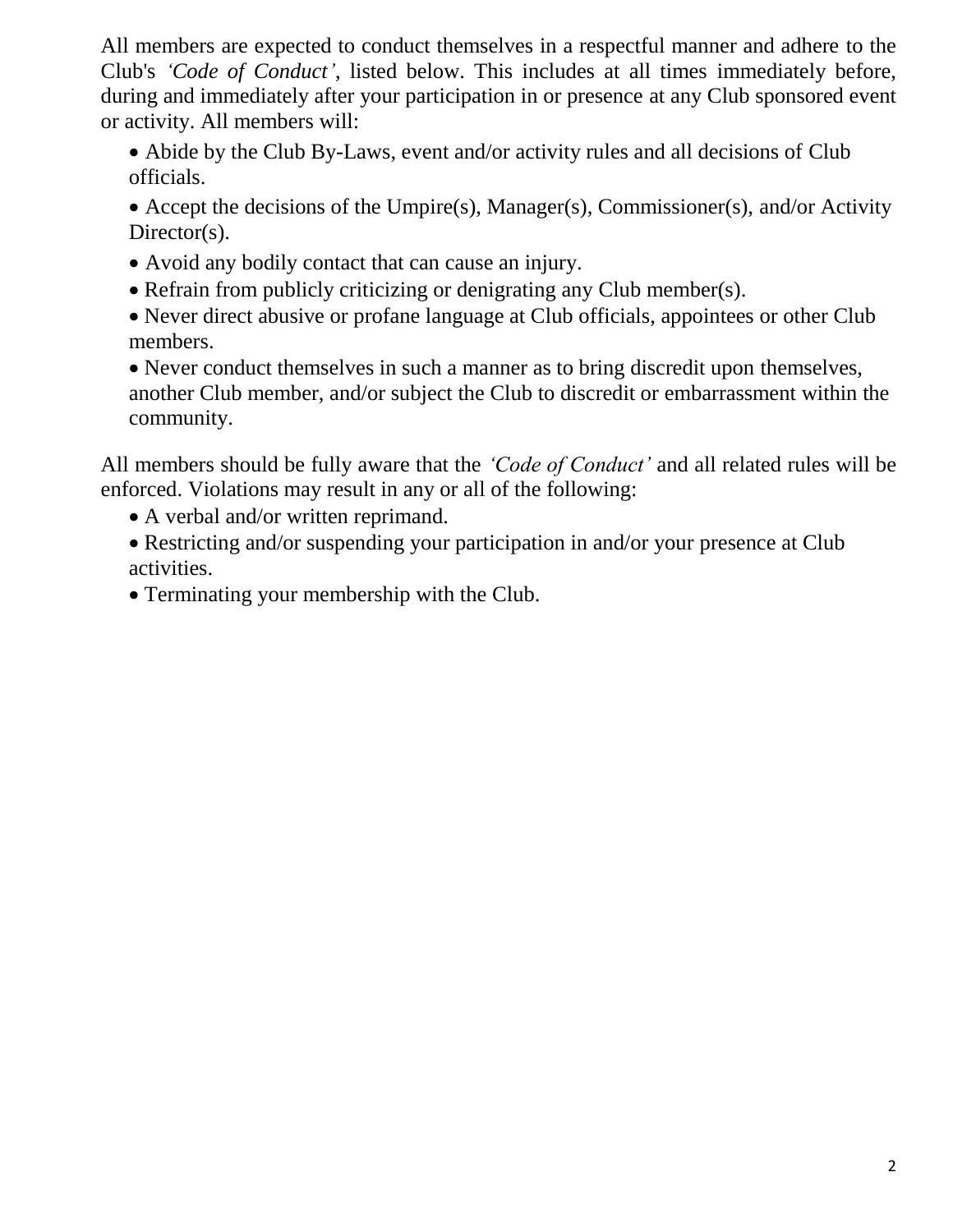# **DAY PLAY SOFTBALL GAME RULES**

#### *Day Play Game Preparations*

08:45 A.M. Field Preparation begins.

09:00 A.M. Player sign-up and batting practice begins.

09:45 A.M. Player sign-up closes and team assignments begin.

10:00 A.M. Games begin, pending finish of batting practice and the completion of all field preparations.

#### *Late Arrivals*

Only players arriving and signing in prior to 9:45 A.M. will be permitted to play with the following exceptions:

1. There is a specific need for additional players to balance out the teams.

2. Late arriving players have notified an 'on-time' player that they will arrive after the deadline and are signed in by that player.

# *Fields and Equipment*

Every able bodied player is expected to help with field prep periodically. Volunteers should arrive by 8:45 A.M. to help the field supervisor. The last team on the field is responsible for storing bases, pitching screens and all other equipment, in secure facilities provided by the club.

# **TEAM FORMATION**

#### *Player Allocations*

1. When less than 27 members sign up before the 9:45 A.M. deadline, two teams shall be formed to play.

2. When 27 to 37 members sign up before the 9:45 A.M. deadline, three teams shall be formed to play on one field.

3. When 38 or more members sign up before the 9:45 A.M. deadline, four teams shall be formed to play on two fields. It will be by mutual agreement between all team managers as to which teams will play against each other and on which field they will play.

4. No games will be played until the members present have fully prepped both fields to the satisfaction of all team managers.

5. Any member designated or volunteering to allocate players and take on the responsibilities of being a team manager for that day shall have the full support of the Day Play Commissioner(s) to establish teams.

6. When teams are being developed, player selections will be made by the team managers following a flip of a coin(s), or any other mutually agreed upon method, to determine who gets first pick, second pick, third pick, or fourth pick. The specific picking order for two (2), three (3), or four (4) teams will be first to last, then last to first, then first to last, etc.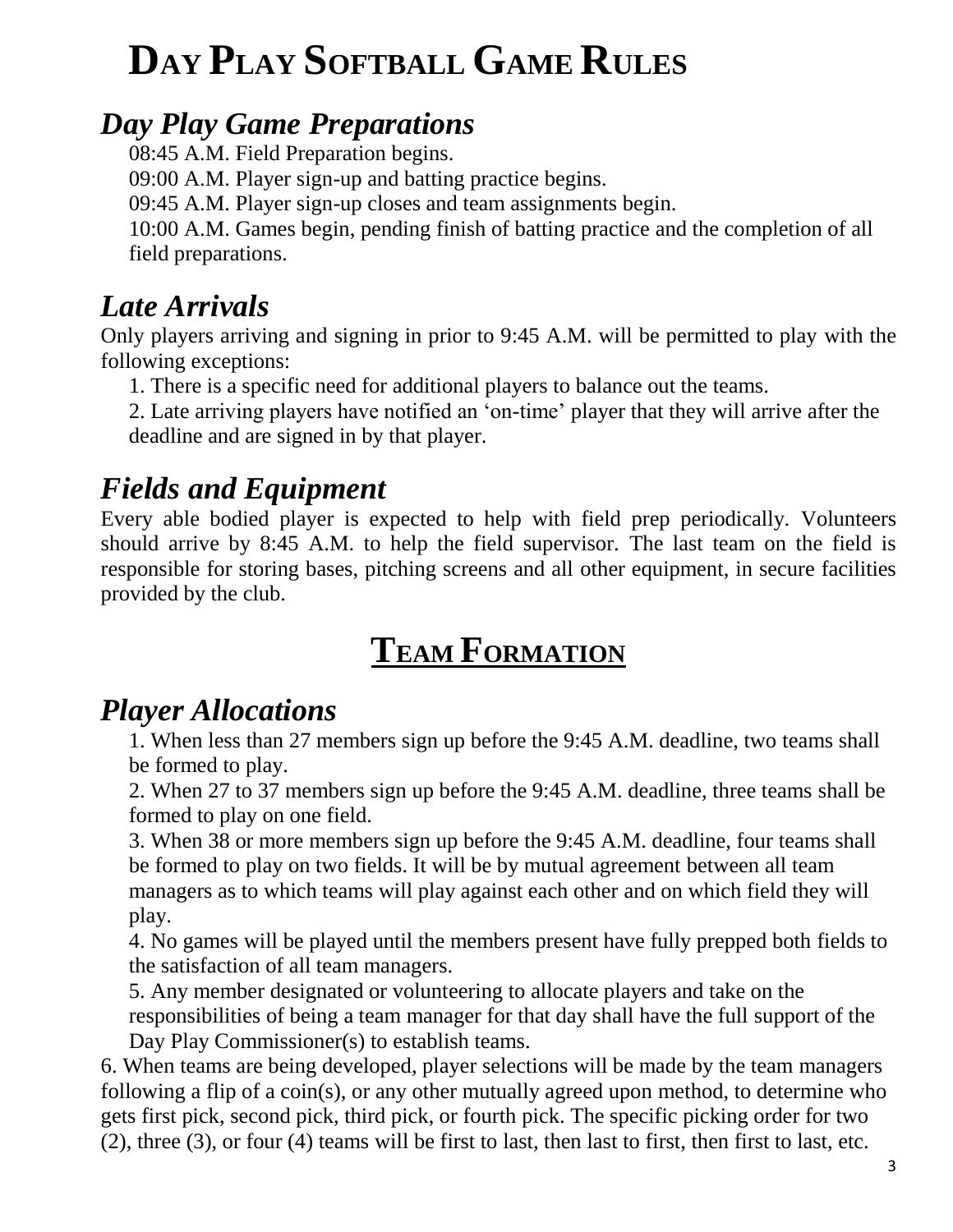# *Uneven Teams*

Any team that is a player short can 'borrow' a defensive player from the other team(s). When three teams are playing, the borrowed player must come from the team that is not presently batting.

# **GENERAL GROUND RULES**

#### *Player Positioning*

1. No outfielder may be positioned closer than 175 feet from home plate until the batter makes contact with the ball.

2. Teams must have four outfielders before positioning a short-fielder (rover).

3. Infielders must remain in position (left infield and right infield respectively) until the ball is hit.

#### *70+ Exception Rule*

No outfielder or short-fielder (rover) can directly throw out any 70+ runner advancing to first base. Use of a relay throw from an outfielder or short-fielder to an infielder then to first base can be used. The  $70+$  Exception Rule includes players celebrating their  $70<sub>th</sub>$ birthday during the current calendar year. This rule does not apply if a substitute runner is used from home plate to 1st base.

#### *75+ Double Play Exception Rule*

No 75+ player can hit a ground ball into a traditional double play. Wherever the initial out is made, any other base runner that was forced to advance will be allowed to safely advance one base. The  $75+$  Exception Rule includes players celebrating their  $75<sub>th</sub>$  birthday during the current calendar year. This rule still applies even if a substitute runner is used from home plate to 1st base.

# *Special Infielder Placement Rule*

When a 75+ player or a woman player comes up to bat, infielders must remain on the traditionally recognized infield and cannot position themselves as an outfielder or shortfielder prior to the ball being hit. This rule also includes players celebrating their  $75<sub>th</sub>$ birthday during the current calendar year. This rule still applies even if a substitute runner is used from home plate to 1st base. An exception is when the batter is a tournament caliber player, the infielders have the option to play back for safety reasons.

## *Force Plays*

All plays on runners advancing to any of the four bases shall be treated as 'force plays'. The baseman's foot must be in contact with the base, to include the strike mat at home. The base runner's foot must either touch the base or the ground beyond the forward edge of the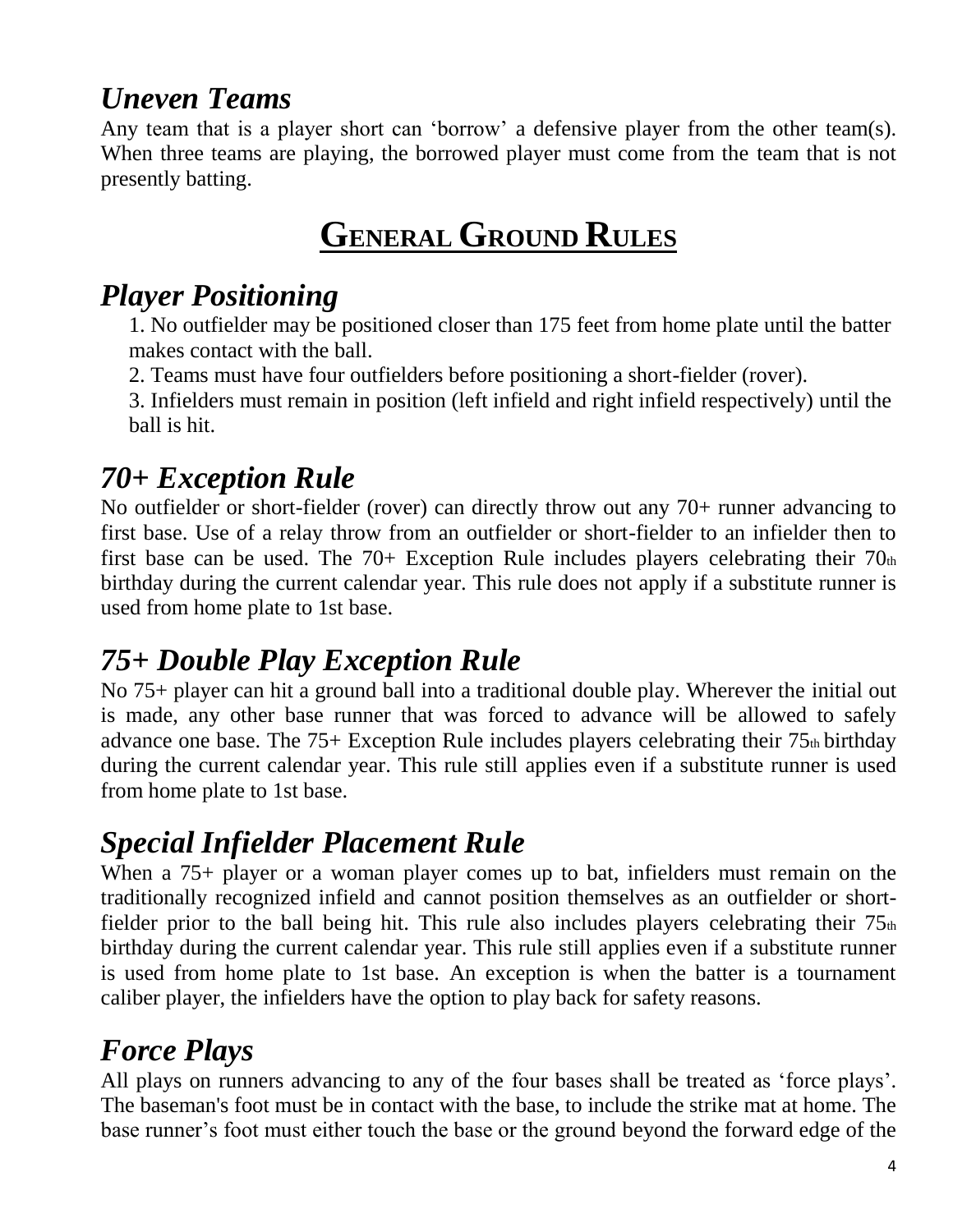base prior to the baseman catching the ball to be considered safe on a force play. 'Breaking the plane' is a practice used in football not softball. Established softball rules apply to situations where the runner is returning to a base. Returning to a base is not a force out situation. The player must be tagged prior to reaching the base, to be out.

# *Infield Fly*

When an 'infield fly' is called, the ball is dead and the batter is out and base runners cannot advance and will return to the last base occupied.

# **PLAYING FIELD GROUND RULES BATS/BALLS**

#### *Composite Bats*

Bats with 'composite material barrels' can only be used by players age 75 and over, including players who are celebrating their  $75<sub>th</sub>$  birthday during the current calendar year and women players.

## *Double/Triple Walls*

Double/Triple walls can only be used by players age 70 and over, including players who are celebrating their  $70<sub>th</sub>$  birthday during the current calendar year and women players.

# *Practice Swings*

Batting practice is generally limited to 8 fair ball hits. This is subject to modification based upon the number of hitters and the time available. The batting practice pitcher is expected to monitor the hit count.

# *Other Player's Bats*

Bats may be borrowed only with permission from the owner. A red marking on a bat very specifically indicates that the owner does not want other players to use it during games or during batting practice.

## *Balls*

Day Play uses a 12 inch ball. When a woman player is at bat, an 11 inch ball will be used.

# **On the Playing Field**

#### *Volunteer Umpire*

When a volunteer umpire is available, they will control the game from behind home plate. They will be responsible for calling balls and strikes. They will also determine if a ball hit by the batter is fair, foul, and/or is an out by being caught by a defensive player. Plays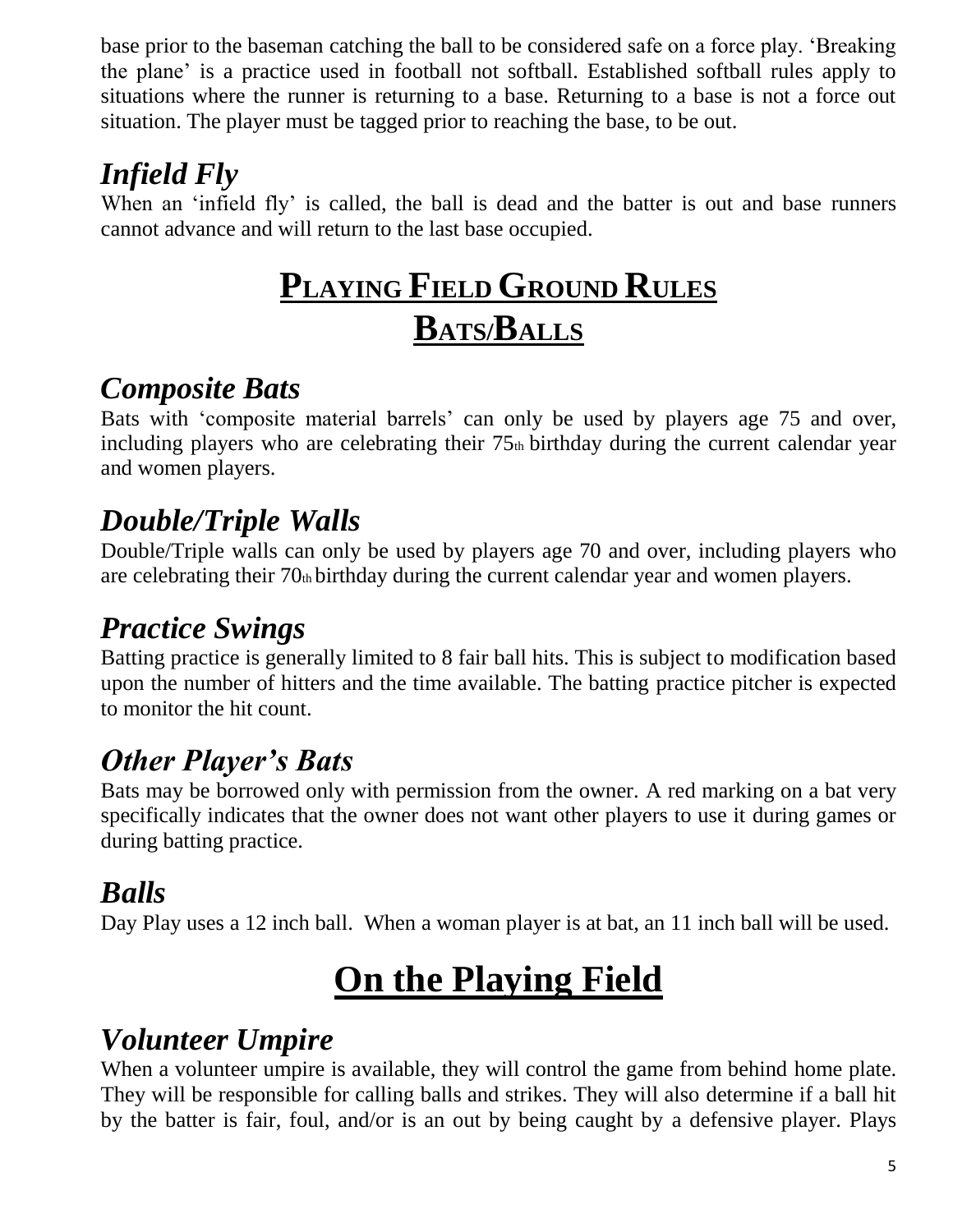made at home plate will be determined by the plate umpire. They will also determine if the "infield fly rule" is to be applied. In the absence of a volunteer umpire, the defensive catcher will act in the same capacity, except for calls at home plate.

# *Base Coaches*

Each batting team must provide coaches at first and third base. When a volunteer umpire is not available, the first base coach makes the calls at first base and home plate. The third base coach makes the calls at second and third base. Base coaches are the final authority for the call. If the batting team does not provide coaches, close calls that could go either way will be called as outs. When a volunteer umpire is present, the first base coach will be responsible for calls at first base only, with home plate being covered by the volunteer umpire.

#### *Running the Bases*

When advancing and running to 2nd and/or 3rd base, the base runner can run through the base, without touching the base, and then safely return to the base without fear of being tagged out. If after safely running through a base, the base runner decides to continue on to the next base he/she must retouch the base they just ran through before continuing on to the next base. Failure to retouch the base before advancing, if appealed, will be grounds for calling the base runner out. If the base runner tags a base and then continues on making a noticeable turn or movement in the direction of the next base, they are subject to being tagged out if not in contact with the base.

#### *Home Plate*

Home plate and the strike mat are to be played as one solid object. All plays at home are force out plays. (Refer to force out plays described above.) Any base runner advancing toward home plate cannot return to 3rd base once they have passed the established pointof-no-return line. If the base runner passes this line and then turns back re-crossing the line, an out will be immediately called. Any base runner that touches either home plate or the strike mat will be immediately called out. The base runner must safely touch the marked line or the ground beyond the marked line that represents an extension of the 1st base line that passes through and beyond home plate to be counted as a run in for their team. The catcher must play home plate as a force out situation. Once a base runner has crossed the point-of-no-return line, the catcher cannot tag the runner out.

## *Substitute Runners*

An unlimited number of substitute runners are allowed during a game, however, a player may be a substitute runner only once per inning. If the team has nine (9) or less players or this rule is waived a substitute runner can run twice in one inning. Any batter can request a substitute runner. Upon the batter's bat making contact with the ball the substitute runner can then begin their run to first base and beyond if appropriate. The substitute runner will start from a position located behind an imaginary extension of the third base line.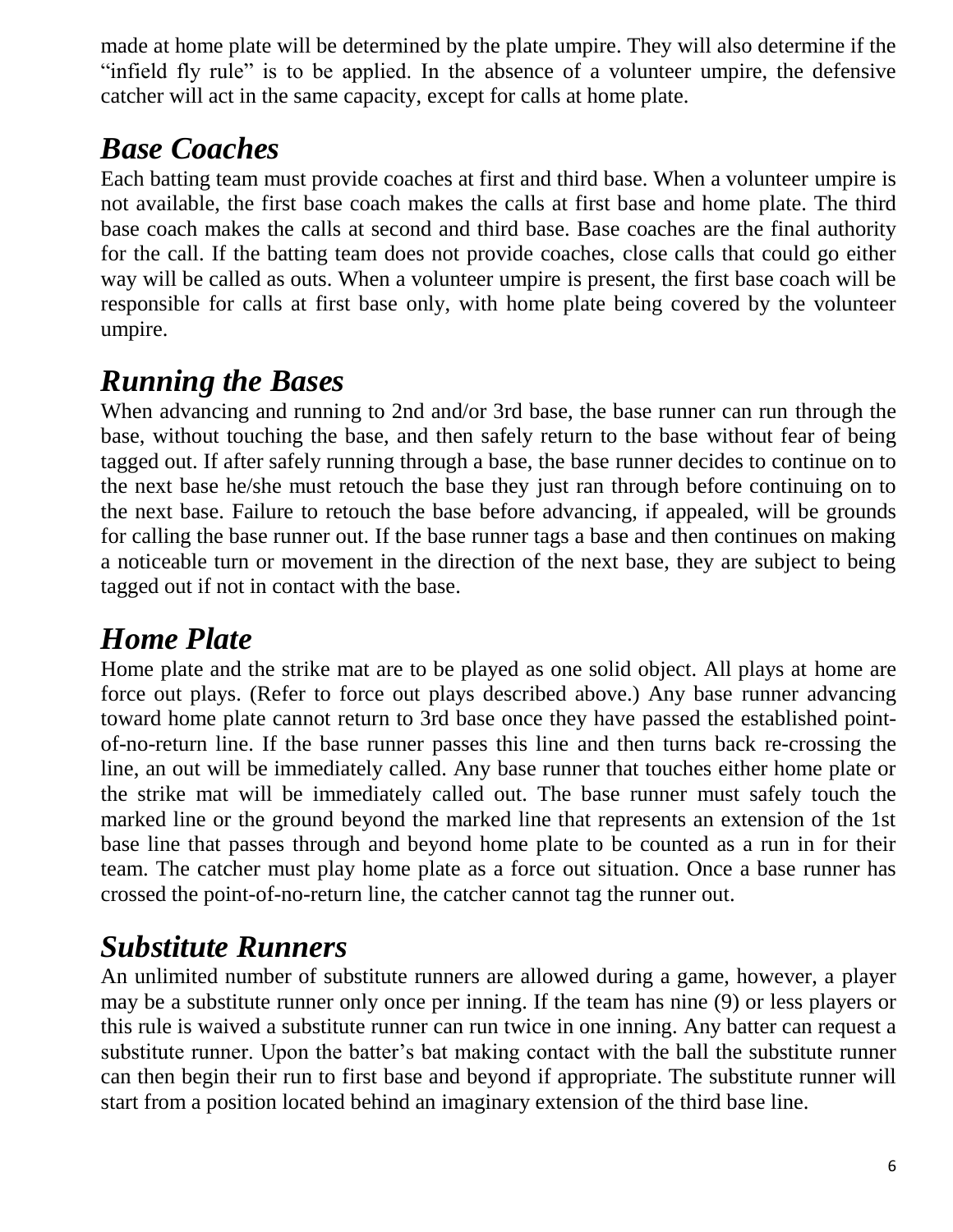Upon any batter or runner reaching any base safely, they may then specifically request a substitute runner. A substitute runner cannot replace a substitute runner, except upon an injury to the initial substitute runner.

If a substitute runner is on base when their turn at bat comes up, they are 'out' and the next batter in the line-up comes up to bat. This does not apply to teams with nine (9) or less players in their batting order or this rule is waived.

At no time will a Team Manager or other player ask, force, or attempt to intimidate another player into requesting a substitute runner.

#### *Stepping Off of a Base*

With a batter in the box and ready to play, a base runner on either  $1<sub>st</sub>$  base or  $3<sub>rd</sub>$  base may step away from the base into the out-of-bounds area immediately adjacent to the base prior to any pitch being presented to the batter. This practice is allowed to protect the base runner from being hit by a down-the-line batted ball. Should a base runner elect to step off the base for this purpose, once the ball is hit, they must re-occupy the base safely or retouch the base before proceeding to the next base. Failure to re-touch the base before advancing, if appealed, will be grounds for calling the base runner out.

#### *Innings to be Played*

When there are three (3) teams playing, there will be seven (7) innings of play, with the seventh inning played as an 'open inning' for scoring purposes. In the seventh inning there will be a 'flip flop' where the team that has the lead will take the field or remain in the field to defend their lead. When the defending team goes out to the field to defend their lead, the team coming off the field will bat second, behind the team remaining in the dugout area. If one of these two teams establishes the lead, that team will, upon completion of their batting, become the defending team and take the field for final defensive play.

When there are only two (2) teams playing against each other, there will be nine (9) innings of play, with the ninth inning played as an 'open inning' for scoring purposes. In the ninth inning, at the discretion of the team managers where the visiting team has the lead, there can be a 'flip flop', where the visiting team shall remain in the field to defend their lead.

(The following rule is On Hold)

In all instances, at 11:45 it will be announced that the next inning will be the 'open inning' once all teams have played an even number of innings.

## *Default Rule*

The Club Board of Directors has adopted ASA/NCSSA rules of play. Day Play Softball Rules take precedence over ASA/NCSSA rules and are designed to address unique circumstances such as field conditions and player age groups and to promote a competitive and balanced playing environment.